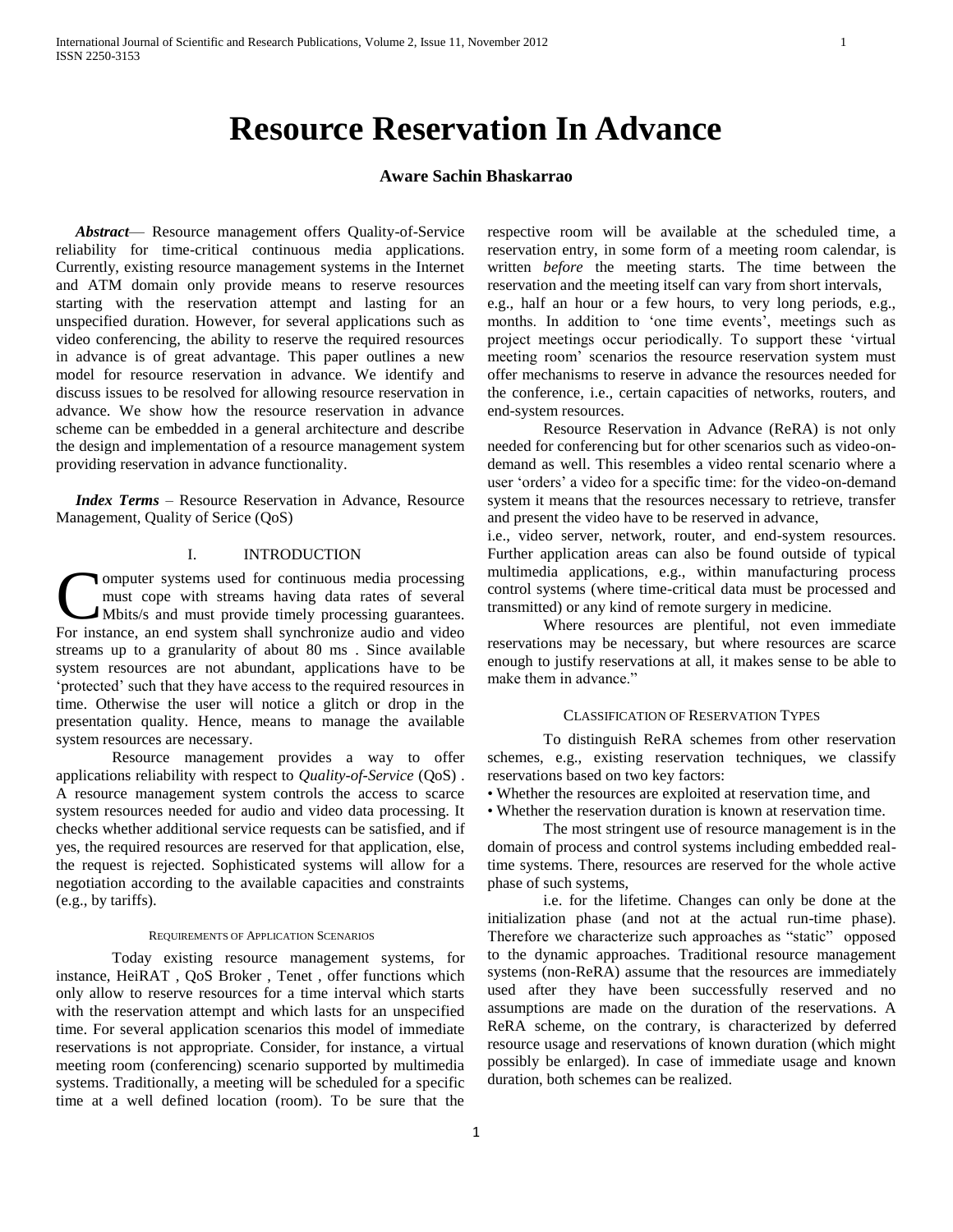### ARCHITECTURE FOR RESOURCE RESERVATION

## *A. Management of reservation*

To allow for reservations in advance, the time axis is divided into slices. Within each slice a certain set of reservations exists and there is no change of this set or of the QoS parameters of these reservations, i.e., the reservation state is stable within each slice and changes only at the boundaries. Thus, the resource management system has a similar view as before: at a certain point in time (in a time slice) a fixed set of reservations with fixed QoS exist corresponding to a fixed resource utilization and free resource capacity. This view changes only if new reservations are established or existing ones end. Therefore, the following compo- nents of the resource management system need modification:

• The interface of the resource management system needs in

addition to the QoS parameters now also specifications of the time parameters (begin and duration).

- These time values must also be contained in the flow specification distributed via the resource reservation protocols to all affected network nodes.
- The database of existing reservations must represent the time slices. For each time the set of existing resp. reserved streams with their QoS parameters and the free resources must be known.
- The resource management algorithms must take
- the time parameters into account.
- Additional failure handling mechanisms and means to save state information in permanent storage are necessary.



Figure 1:Component Of Resource Management System

## MANAGEMENT OF RESOURCES CHARACTERISTICS

The usable capacity of a resource can vary within a long time interval, for instance, due to neccessary maintenance work only parts of the full capacity, e.g., in a network, might be available. Therefore, a system component independent of the reservation management should exist which keeps track of the capacities and characteristics of the managed resources.

The time of the reservation of resources does not necessarily coincide with the beginning of the usage phase, hence, the reserving application is in the mean time usually not active and reachable. Thus, in case of changes, another instance must be available which can implement corresponding reactions. This part can be taken over by the reservation management – it is informed about resource capacity changes and checks then whether all active and reserved streams can still be served. If the available resources are not sufficient to serve all these

streams, some of the streams must be modified. For active streams, the application can be informed, whereas for reserved but not yet active streams, the application might not be reachable now. It will be informed about the changed situation when it contacts the reservation management, i.e., when it wants to use the reserved resources.

# ALGORITHMS FOR ADVANCE RESERVATION

Different bandwidth allocation schedules could be obtained using heuristics and learning of performance data. The conflict free bandwidth schedule satisfies all user service requests in advance and the set of policies required by the provider. Such advance bandwidth reservation schedules are obtained considering the duration of the bandwidth reservation of applications, the bandwidth requests in advance and the possible times for allocations of the requests . For provision of more dynamical and flexible planning, as well as to consider the impact of the environment, reinforcement learning